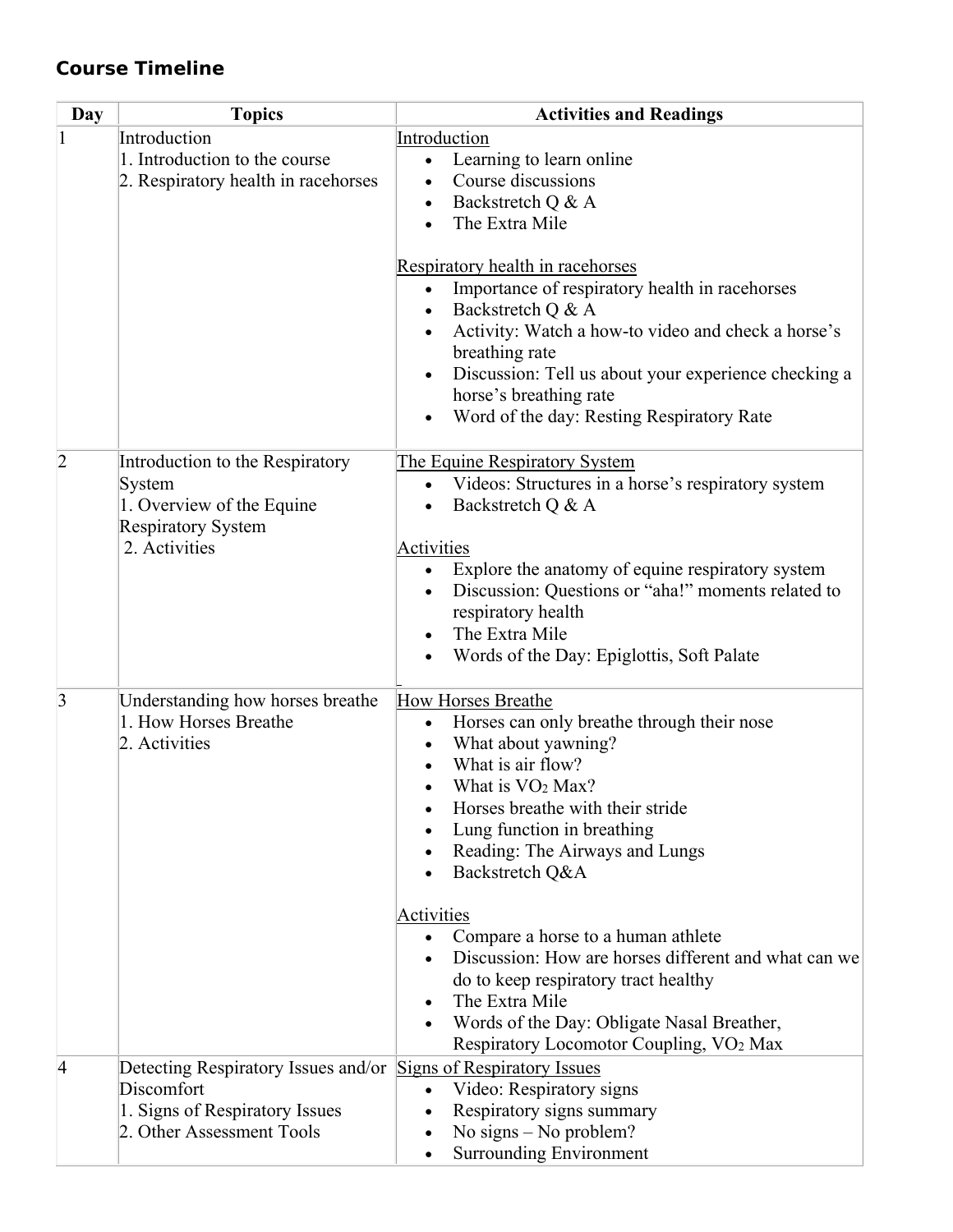|           |                                                 | <b>Take Notes</b><br>Caregivers & Communication<br>The Horse Health Check<br>Backstretch Q&A<br>$\bullet$<br>Other Assessment Tools<br>Pain Recognition<br>$\bullet$<br><b>Facial Grimace Score</b><br>Colorado State Equine Comfort Assessment Scale                                                                                                          |
|-----------|-------------------------------------------------|----------------------------------------------------------------------------------------------------------------------------------------------------------------------------------------------------------------------------------------------------------------------------------------------------------------------------------------------------------------|
|           |                                                 | <b>Activities</b><br>Activity: Identify Signs of Respiratory Issues<br>$\bullet$<br>Activity: Horse Health Check<br>$\bullet$<br>Discussion: Discuss use of Health Check and/or other<br>pain scale<br>The Extra Mile<br>Words of the Day: Facial Grimace Score<br>$\bullet$                                                                                   |
| $\vert$ 5 | Diagnosing Respiratory Issues                   | <b>Diagnosing Respiratory Issues</b><br>Video: Diagnostic Methods<br>$\bullet$<br>Diagnostic Method Summary Chart<br>Video: Communication tips for the veterinary exam<br>Backstretch Q&A<br>$\bullet$                                                                                                                                                         |
|           |                                                 | Activities<br>Activity: Match the diagnostic method to the<br>description<br>Discussion: Discuss diagnostic methods you are<br>$\bullet$<br>familiar with<br>The Extra Mile<br>$\bullet$<br>Words of the Day: Endoscopy, Bronchoalveolar<br>lavage                                                                                                             |
| 6         | <b>Common Respiratory Problems</b>              | <b>Common Respiratory Problems</b><br>Summary charts for common respiratory problems<br>Videos: Equine Asthma & Moderate Equine Asthma<br>Disease Prevalence<br><b>Infectious Disease</b><br>Backstretch Q&A                                                                                                                                                   |
|           |                                                 | Activities<br>Activity: Match the respiratory problem and<br>description<br>Discussion: Discuss the day's lesson<br>The Extra Mile<br>Words of the Day: Bacteria, Virus                                                                                                                                                                                        |
| 7         | Racehorse's Lifestyle and<br>Respiratory Health | Prevention – Relationship between a Prevention – The Racehorse Lifestyle<br>Racehorse's lifestyle vs. horse in the wild<br>$\bullet$<br>Video: Dr. Laurent Couetil's research at the track<br>$\bullet$<br>Video: What caregivers can do to reduce the risk of<br>$\bullet$<br>respiratory issues<br>Summary text of what caregivers can do<br>Backstretch Q&A |